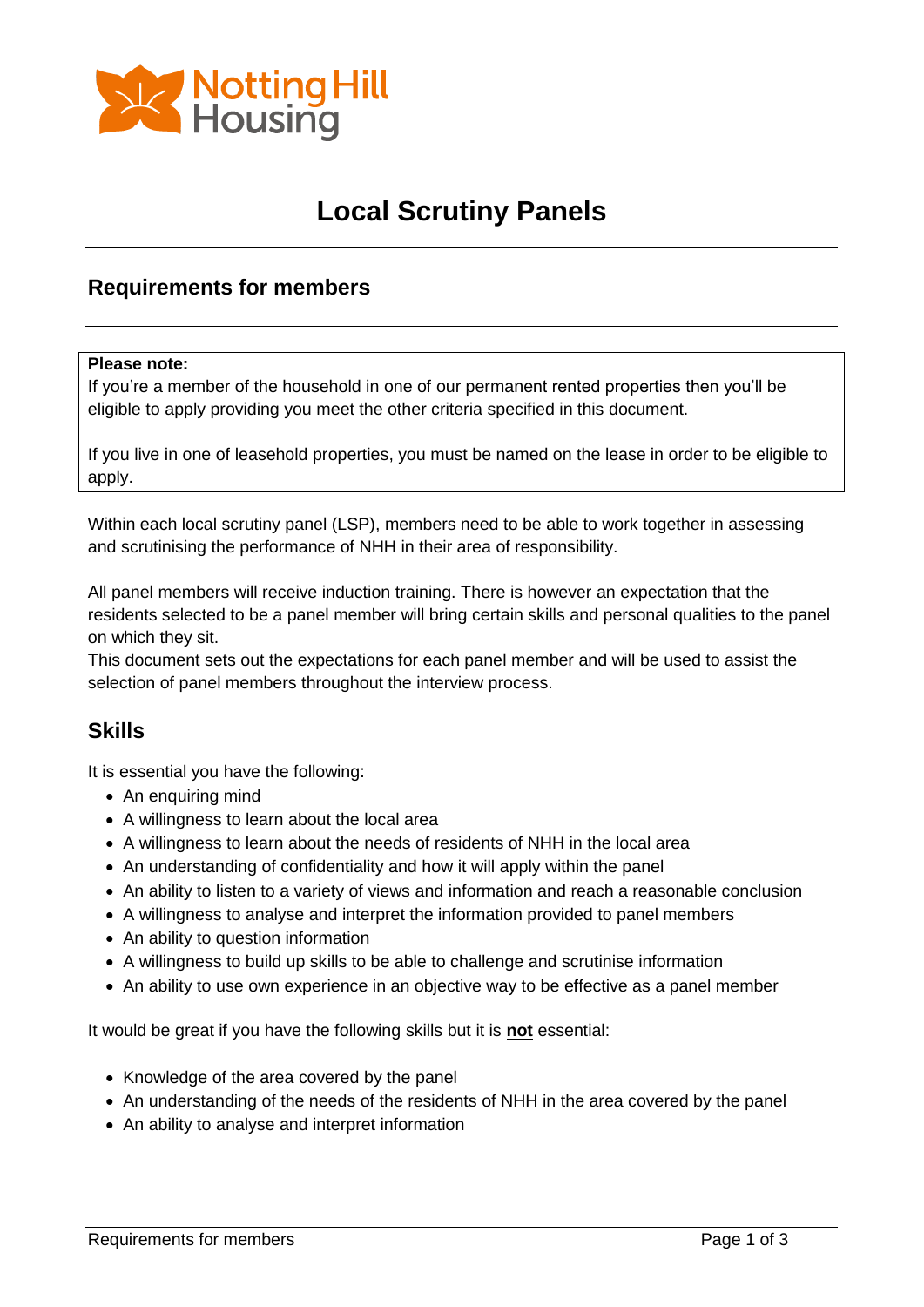

# **Local Scrutiny Panels**

### **Personal qualities**

The qualities below show the type of person we are looking for to join the panels:

- Good interpersonal skills
- An ability to work constructively and cooperatively with fellow panel members, NHH staff and where applicable local agencies and representatives such as MPs or councillors
- A willingness to prepare for meetings including reading papers. Please note that if you have additional support needs the Resident Involvement Team is happy to provide assistance by, for example, translating papers or providing them in Braille or PDF versions.
- A willingness to attend at least three out of four meetings a year
- A commitment to treating everyone as equals appreciating and respecting everyone's differences as well as similarities
- Being open to undertake training to meet any gaps in knowledge, understanding or skills which prevent panel members from being effective.

### **Eligibility**

The nature of the panels and the work you will do means that there may be certain circumstances where it is not suitable for a resident to become a member or continue as a member if circumstances change.

If the following applies to you then you will not be considered for a place on a panel and should therefore not apply:

- If you are currently engaged in legal proceedings with NHH (by NHH for breaches of tenancy or lease).
- If at the time of applying, you are in eight weeks or more of arrears and have made no agreement to pay towards reducing them.
- If you have not abided by the terms of a court order, for arrears.
- If you have been served with a Notice of Seeking Possession in regards to anti-social behaviour by yourself, visitors to or members of your household.
- If you are under any type of communications contract with NHH.
- If you are banned from visiting the premises of NHH

If the following circumstances arise during your time as a LSP member then the Chair will discuss whether your position is compromised and you may be asked to stand down:

- If you become engaged in legal proceedings with NHH. (by NHH for breaches of tenancy or lease).
- If you become eight weeks or more of arrears and have made no agreement to pay towards reducing them.
- If you have not abided by the terms of a court order, for arrears.
- If you have been served with a Notice of Seeking Possession in regards to anti-social behaviour by yourself, visitors to or members of your household.